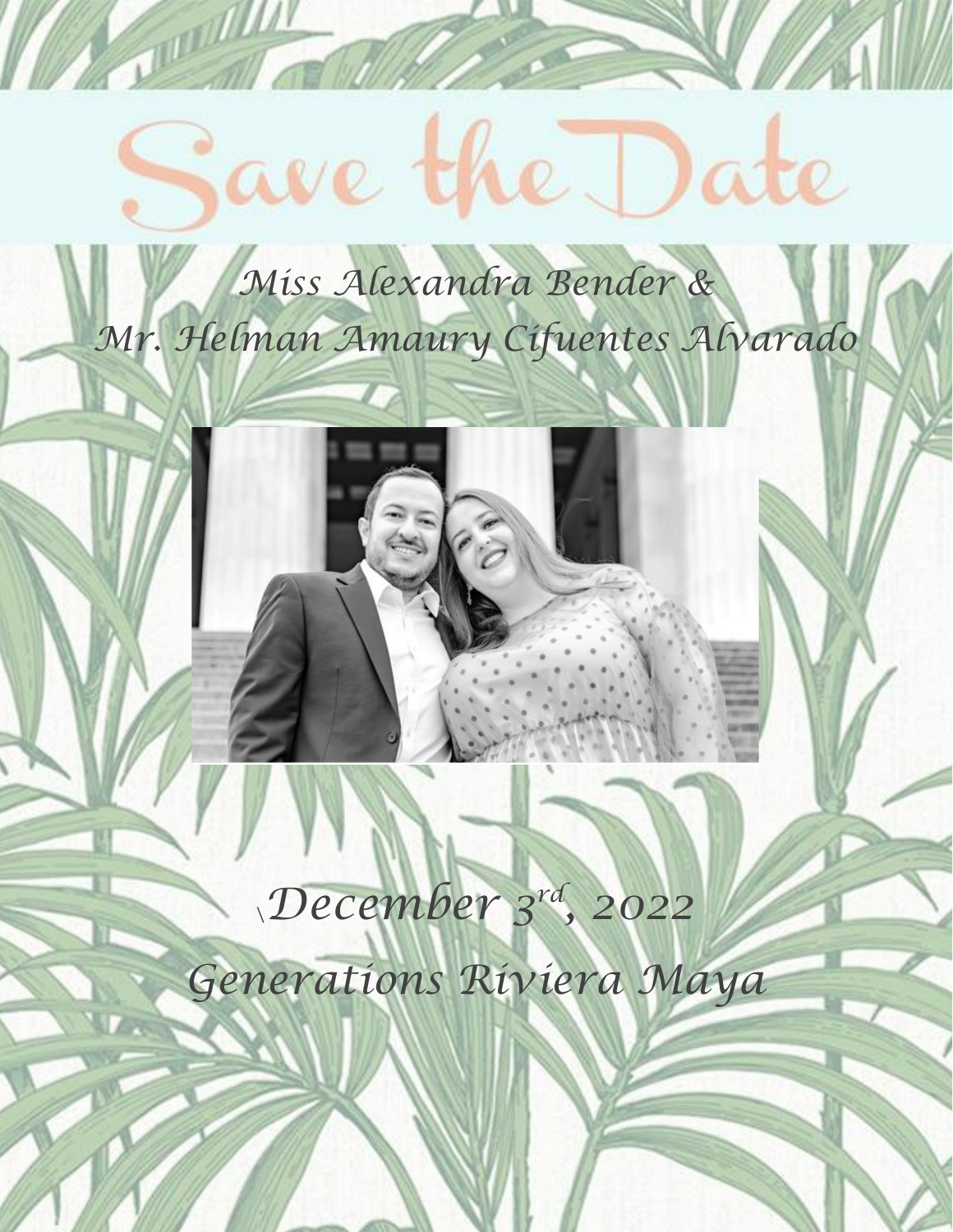# **TO RESERVE YOUR ROOM – CLICK HERE:** <https://www.beachbumvacations.com/reservations>

To Receive Group Rates and Ensure Room Availability **Please reserve your room by June 28th, 2022**

**\*\*\*After you click on the link above and fill out the reservation form, our travel concierge, Beach Bum Nikki, will contact you directly and answer any questions you may have PRIOR to charging your card for your deposit. Please feel free to enter questions/requests on the comments section on the form.**

Our wedding travel concierge is Nikki Bond

\_\_\_\_\_\_\_\_\_\_\_\_\_\_\_\_\_\_\_\_\_\_\_\_\_\_\_\_\_\_\_\_\_\_\_\_\_\_\_\_\_\_\_\_\_\_\_\_\_\_\_\_\_\_\_\_\_\_\_\_\_\_\_\_\_\_\_\_\_\_\_\_\_\_\_\_\_\_\_\_\_\_\_\_\_\_\_\_\_\_\_\_\_\_\_\_\_\_\_\_\_\_\_\_\_\_\_\_\_\_\_\_\_\_\_\_\_\_\_\_\_\_\_



Travel the WORLD with US Phone: 1-877-943-8282 Ext 31 Email: Nikki@beachbumvacation.com **For a faster response time, please email Nikki. Bookings must be made via our online form at [www.beachbumvacations.com/reservation](http://www.beachbumvacations.com/reservation) to ensure accuracy. Reservations cannot be made via phone.**

**Rates below are all inclusive and are reserved only for guests of Allie and Helman's Wedding!** Allie and Helman have blocked off rooms for their wedding guests. They would like to encourage all their guests to book with Beach Bum Vacation. You must book your room directly with **Beach Bum Nikki** to ensure that you will receive wedding guest rates, be included on the guest list, all your travel arrangements are taken care of and you will be included in all events for the wedding.

## **Space is limited so make sure to reserve your room early!**

# **ALL-INCLUSIVE & ALL RATES ARE PER PERSON**

**Generations Riviera Maya & El Dorado Casitas Royale (adults only)**

Travel Window December 1-8,2022, minimum 3-night stay required

 **OCEAN FRONT ONE BEDROOM SUITE**

| Occupancy       | Single Rate | Double Rate Triple Rate |          | Ouad Rate | Child Rates Child Rates Child Rates<br>$0 - 1$ vears | $ 2 - 12$ years $ 13 - 17$ years |          |
|-----------------|-------------|-------------------------|----------|-----------|------------------------------------------------------|----------------------------------|----------|
| 3 Night Package | \$697.76    | \$567.57                | \$516.17 | N/A       | \$0.00                                               | \$307.12                         | \$437.35 |

www.BEACHBUMVACATTE M.com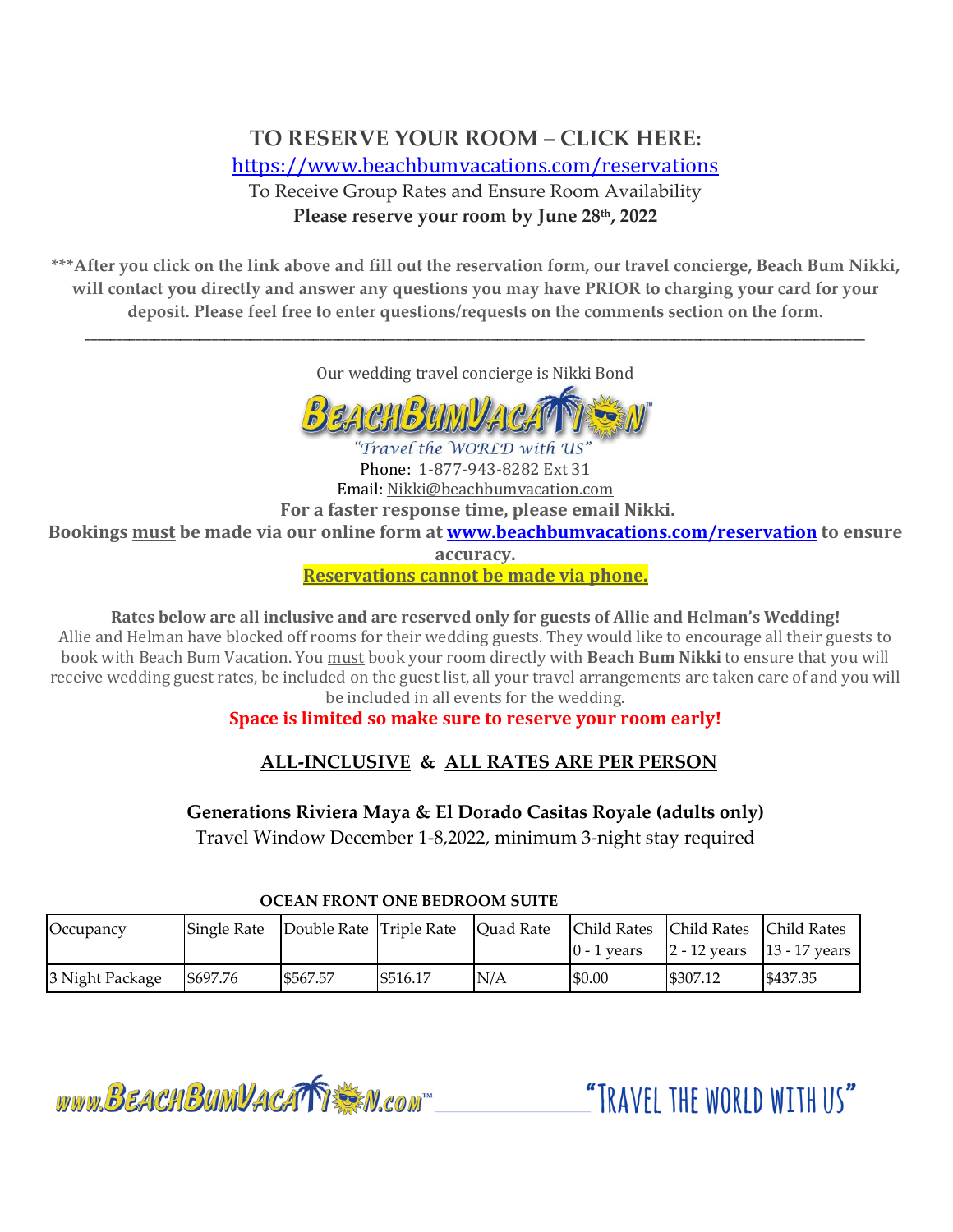| $  -$<br>\$217.59<br>Additional<br>Nighi | $A + H$<br>$\sim$<br>u<br>- 151.<br>′ ⊥<br><b>I.L.</b><br>$\sim$ $\sim$ | \$157.06 | - Niz<br>۷/A | \$0.00 | \$87.37 | \$130.78 |
|------------------------------------------|-------------------------------------------------------------------------|----------|--------------|--------|---------|----------|
|------------------------------------------|-------------------------------------------------------------------------|----------|--------------|--------|---------|----------|

### **OCEAN FRONT ONE BEDROOM SWIM UP SUITE**

| Occupancy                  | Single Rate Double |          |          |     |               |                          | Triple Rate   Quad Rate   Child Rates   Child Rates   Child Rates |
|----------------------------|--------------------|----------|----------|-----|---------------|--------------------------|-------------------------------------------------------------------|
|                            |                    | Rate     |          |     | $0 - 1$ years | $2 - 12$ years $13 - 17$ |                                                                   |
|                            |                    |          |          |     |               |                          | years                                                             |
| 3 Night Package   \$762.87 |                    | \$618.97 | \$562.44 | N/A | \$0.00        | \$332.84                 | \$475.03                                                          |
| Additional                 |                    |          |          | N/A |               |                          |                                                                   |
| Night                      | \$239.29           | \$191.32 | \$172.48 |     | \$0.00        | \$95.95                  | \$143.34                                                          |

### **OCEAN FRONT TWO BEDROOM SUITE**

| Occupancy                  | Single Rate Double | Rate       |          |          | $0 - 1$ years | Triple Rate   Quad Rate   Child Rates   Child Rates   Child Rates  <br>$2 - 12$ years $13 - 17$ |         |
|----------------------------|--------------------|------------|----------|----------|---------------|-------------------------------------------------------------------------------------------------|---------|
|                            |                    |            |          |          |               |                                                                                                 | vears   |
| 3 Night Package \$2,558.25 |                    | \$1,301.64 | \$882.76 | \$673.32 | \$0.00        | \$45.00                                                                                         | \$45.00 |
| Additional<br>Night        | \$837.75           | \$418.88   | \$279.25 | \$209.44 | \$0.00        | \$0.00                                                                                          | \$0.00  |

### **CASITA SUITE-ADULTS ONLY**

| Occupancy                  | Single Rate Double | Rate     |
|----------------------------|--------------------|----------|
| 3 Night Package \$1,011.39 |                    | \$817.10 |
| Plus 1 Pre-night \$322.13  |                    | \$257.37 |

### **\*KEEP IN MIND – IF YOU ARE 18 AND OVER YOU CAN ENJOY ALL POOLS, BEACH AREAS, RESTAURANTS, AND BARS AT ALL RESORTS NO MATTER WHERE YOU'RE STAYING**

### **WHAT'S INCLUDED?**

Accommodations as selected, taxes, all meals, unlimited alcoholic & non-alcoholic beverages, in-room mini-bar, with beer, water, soft drinks (re-stocked once a day), daily& nightly activity programs, non-motorized water sports, live music & shows, fitness center, taxes and gratuities all included.

\*Please fill in the Reservation Form at [www.beachbumvacation.com/reservation](http://www.beachbumvacation.com/reservation) with information as it appears on your passport to secure your room and celebrate with Allie and Helman!

www.BEACHBUMVACATTEN.com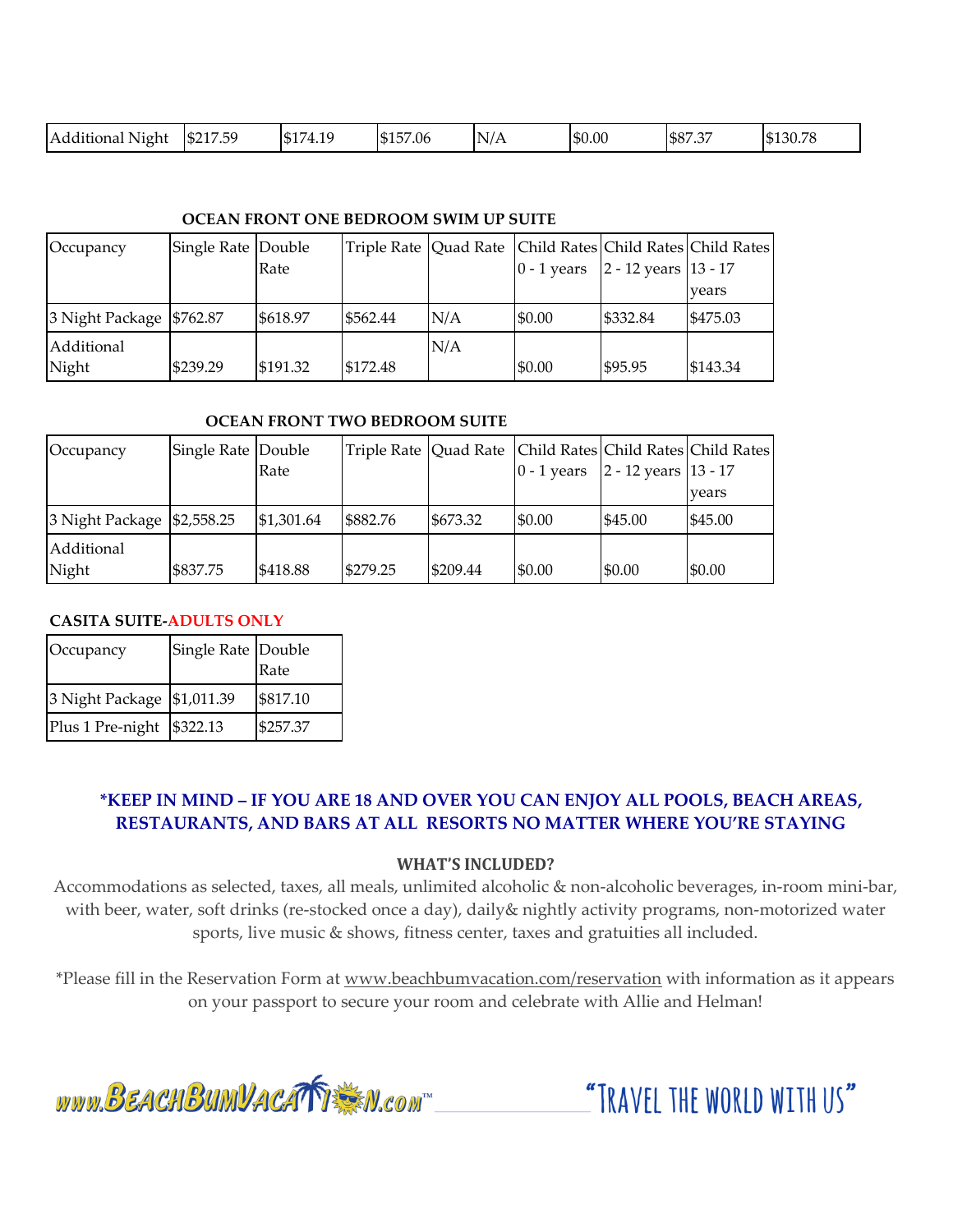\*\*\*\*\*All reservations MUST to be made by **June 28th, 2022**. \*\*\*\*\*

**After this date, all rooms that aren't booked will be released back to the resort; anyone wishing to book after rooms are released will be accommodated based upon the resort's availability.** 

# **\*\*\* Process of Booking** \*\*\*

❖ Determine your travel dates & who you'll be sharing a room with then click on the secure Reservation Link and fill in your information: \*RESERVATION link:<https://www.beachbumvacation.com/reservation/>

This form will ask for your credit card info, but Beach Bum Nikki will contact you via email to verify all details and amount before anything is charged to your card. ☺ Deposits will not be processed until you confirm your reservation details with Nikki via email.

- ❖ If you have frequent flyer miles or airline credit vouchers Nikki is NOT able to book your flight. You must do so on your own.
	- ❖ Determine if you want travel protection. It's highly recommended! CANCEL FOR ANY REASON TRAVEL INSURANCE is currently available at a promotional rate of \$125-225 per person.

### ❖ **DOWN PAYMENT OPTIONS:**

1) Room Only: It's just \$150 per person to book just the room.

2) Room with insurance: It's just \$150 per person + the cost of insurance

3) Room and flights without insurance: It's \$150 per person + total airfare cost.

4) Room and flights with insurance: It's just \$150 per person + the cost of insurance+ the full cost of airfare.

After you have paid your deposit, you can make payments at any time for any amount as long as your paid in full by **July 25th, 2022**. There is a \$25 late fee per person if payment is made after July 25th, 2022 and may result in

www.BEACHBUMVACATTE M.com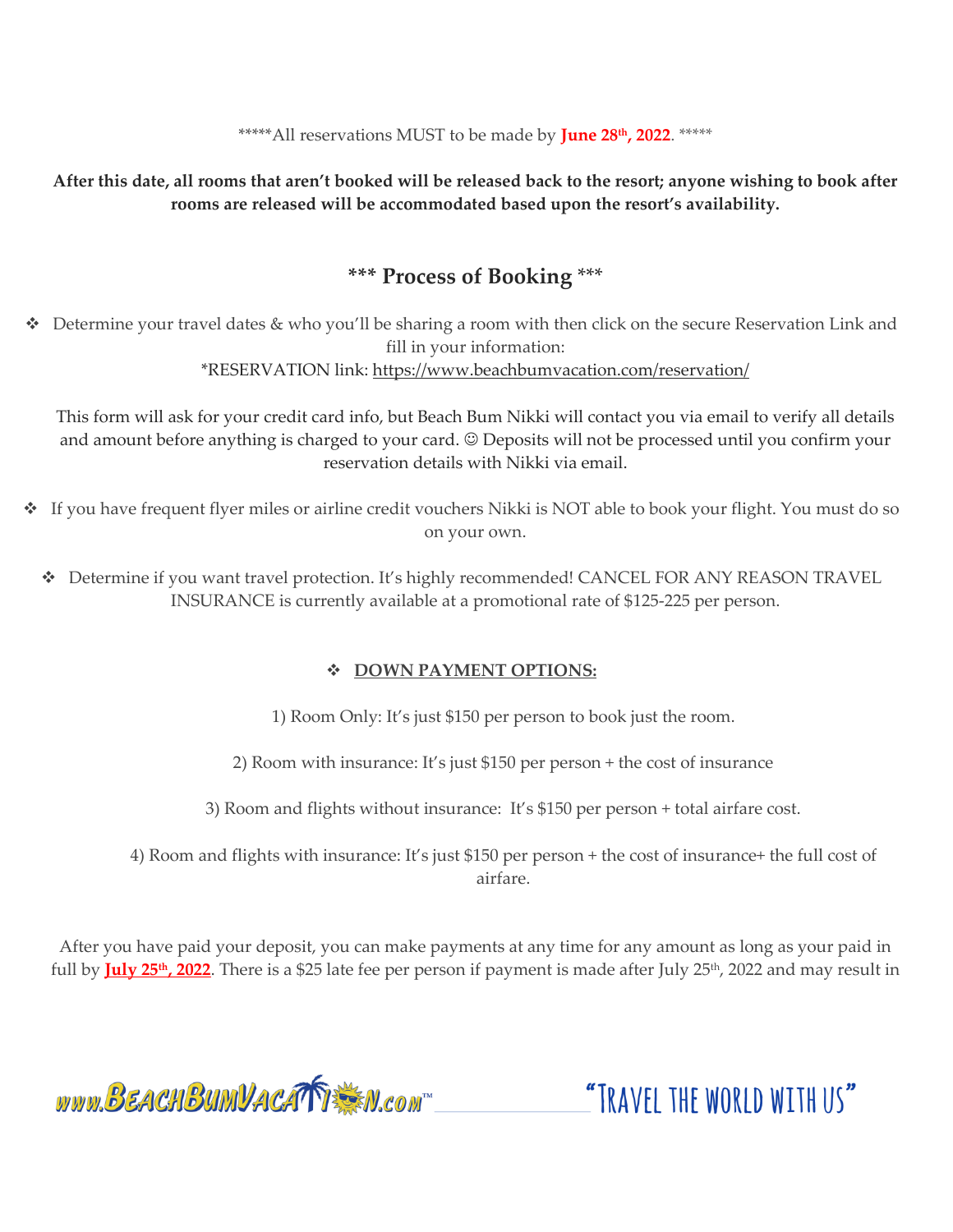cancellation of reservation. If your balance is not paid by July 25<sup>th</sup>, 2022, your reservation will be subject to cancellation and you will not receive a refund on the money paid.

### **\*\*\*The sooner you book your room the more time you have to pay it off! \*\*\***

Once you place your reservation and your payment has been applied you will receive a confirmation invoice/itinerary for your trip!

# **\*\*\* Important Travel & Booking Information \*\*\***

When should I book? As soon as possible for the best flight schedules and perks for being a part of Allie and Helman's wedding group!

\*IMPORTANT! -- Airfare WILL fluctuate depending on availability at time you make your reservation, please make your payment with Nikki as soon as possible to ensure the lowest rate and best flight time options.

Who should I ask for when making my reservation? All reservations must be made directly through Nikki at Beach Bum Vacation. [www.beachbumvacation.com/reservation](http://www.beachbumvacation.com/reservation)

**Payment policy: In order to guarantee your room, the full payment must be received by July 25th, 2022.** Beach Bum Vacation's insurance policy will cover your airfare 100% if booked through Beach Bum Vacation. Airfare booked separately is not covered.

### Visa, MasterCard, American Express and Discover are also accepted.

What travel documents will I need? You will need a valid passport in order to travel to Cancun, no exceptions. If you do not have a passport apply for one ASAP!

You will need to indicate on the form if you accept or decline TRIP INSURANCE.

PLEASE NOTE: You will need to indicate on the form if you accept or decline TRIP INSURANCE. Insurance CANNOT be added after payment is made. Insurance is due at the time of making the reservation along with the down payment. Trip Insurance is highly recommended due to the recent crisis. Optional insurance ranges between \$125-175 per person.

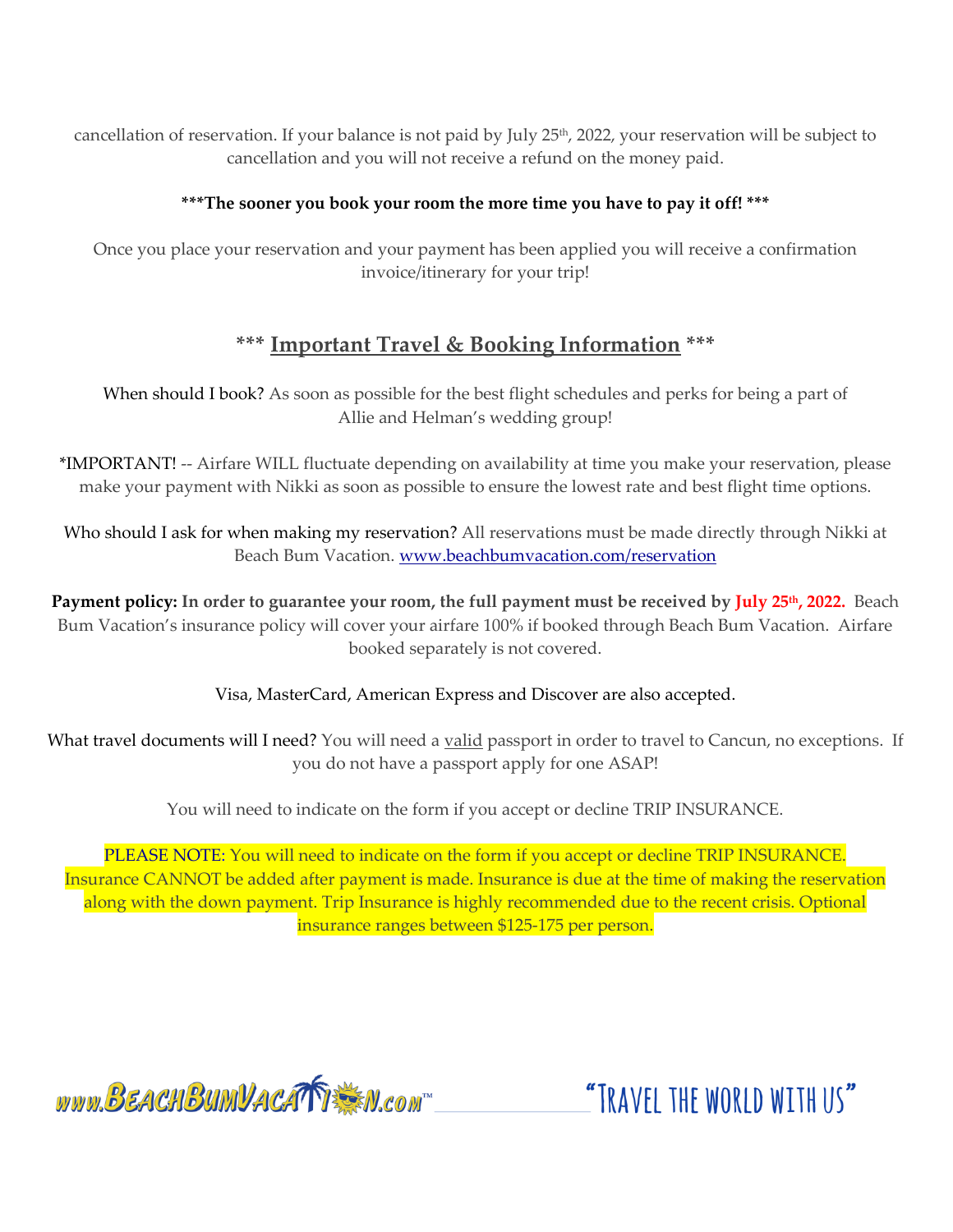Special Needs: Please specify if anyone in your party meets any of the following criteria: (1) holds frequent flyer miles (2) is hearing or vision impaired (3) has dietary restrictions (4) needs a wheelchair (5) is diabetic (6) is highly allergic.

# **CANCELLATION POLICY:**

| Once reservation is made up to July 25 <sup>th</sup> , 2022                                         | \$150 cancellation penalty per person |  |  |  |  |
|-----------------------------------------------------------------------------------------------------|---------------------------------------|--|--|--|--|
| July 26th, 2022-onward                                                                              | 100% nonrefundable                    |  |  |  |  |
| The purchase of travel protection insurance will cover all these penalties in the event you need to |                                       |  |  |  |  |
| cancel.                                                                                             |                                       |  |  |  |  |

*The aforementioned is person or room canceling (so if 1 person within the room cancels these same rules apply for that person). Regarding Airline tickets – if Beach Bum Vacation booked your tickets - they are 100% not refundable and subject to individual airline penalties/fees. Insurance covers these penalties for individuals making reservations within the group – if they have purchased insurance. Insurance does NOT cover the group contract, only individuals.* 

*Group Reservations have different terms and cancellation policies than individual reservation. All reservations made within a group must comply with the stipulated cancelation policy agreed for each group.*

*If you do not have insurance – natural disasters (such as hurricanes), cancelations for ANY reason (medical/personal emergencies, Covid-19, cancelation of the wedding, etc.) do not relieve them from these penalties. ONLY the Travel Insurance will help with coverage.*

# **Frequently Asked Questions:**

-Currency: USDs are accepted in Mexico so there is no need to exchange your currency.

-Clothing: some restaurants require men to wear long pants, shirt with collar & closed toe shoes.

-Airport: you must arrive at the airport two hours prior to flight departure time.

- Weather: The average temperatures in Cancun during the month of December are highs in the 70's and lows in the  $60's$ .

-Passport: go to your local post office and request passport forms, instructions will be provided. It takes approximately 4-6 weeks for processing. Cost is approx. \$140.

www.BEACHBUMVACATTEN.com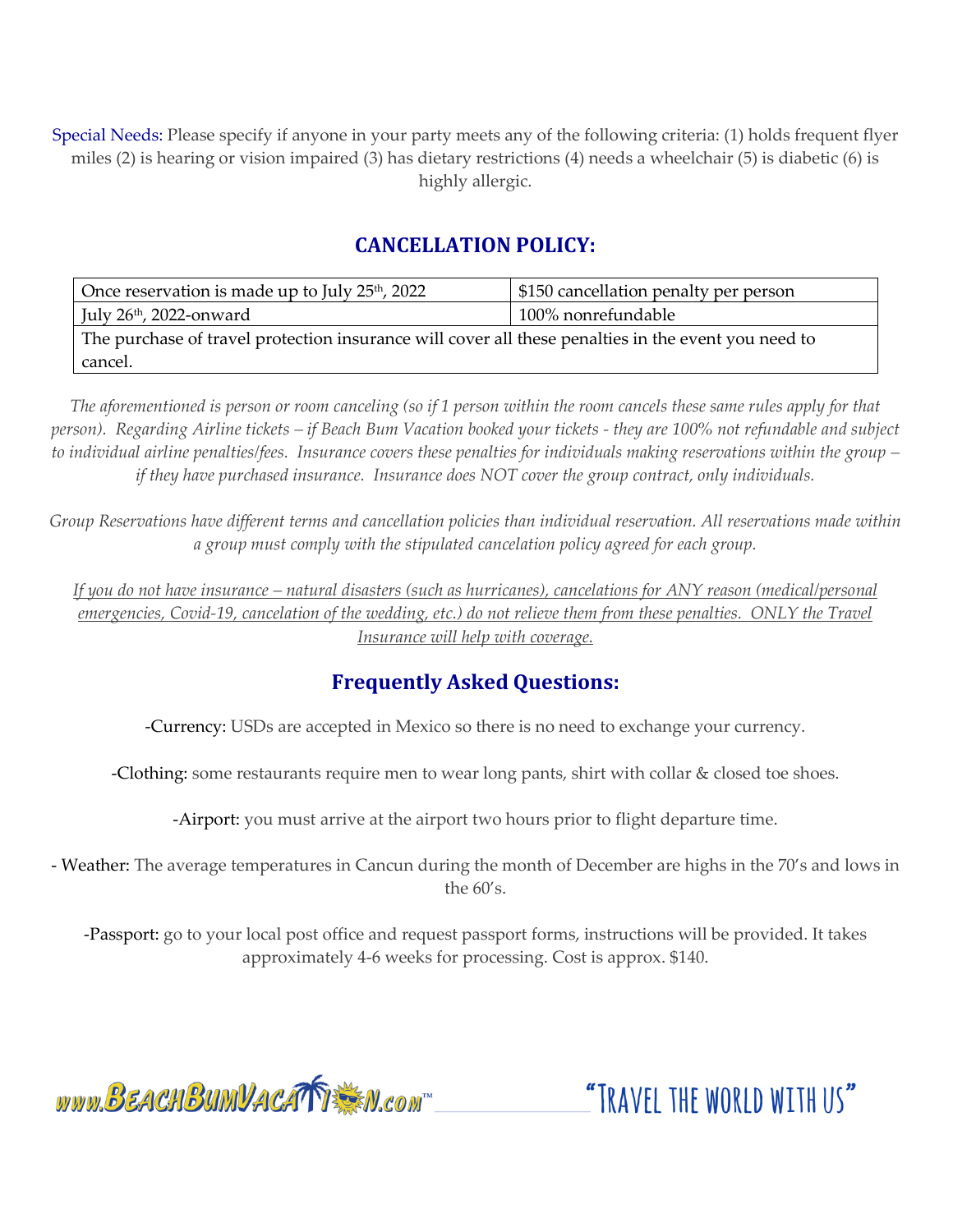-Frequent Flyer: in the event you would like to use your frequent flyer miles you will need to contact the airline directly but make sure you email Nikki@beachbumvacation.com your flight itinerary so she may arrange for your airport transportation to & from the resort.

We hope you can join us!  $\sim$  Allie and Helman



Resort information:

<https://www.beachbumvacation.com/savethedate/eldoradocasitasroyale>

<https://www.beachbumvacation.com/savethedate/GenerationsRivieraMaya>

www.BEACHBUMVACATTE M.com